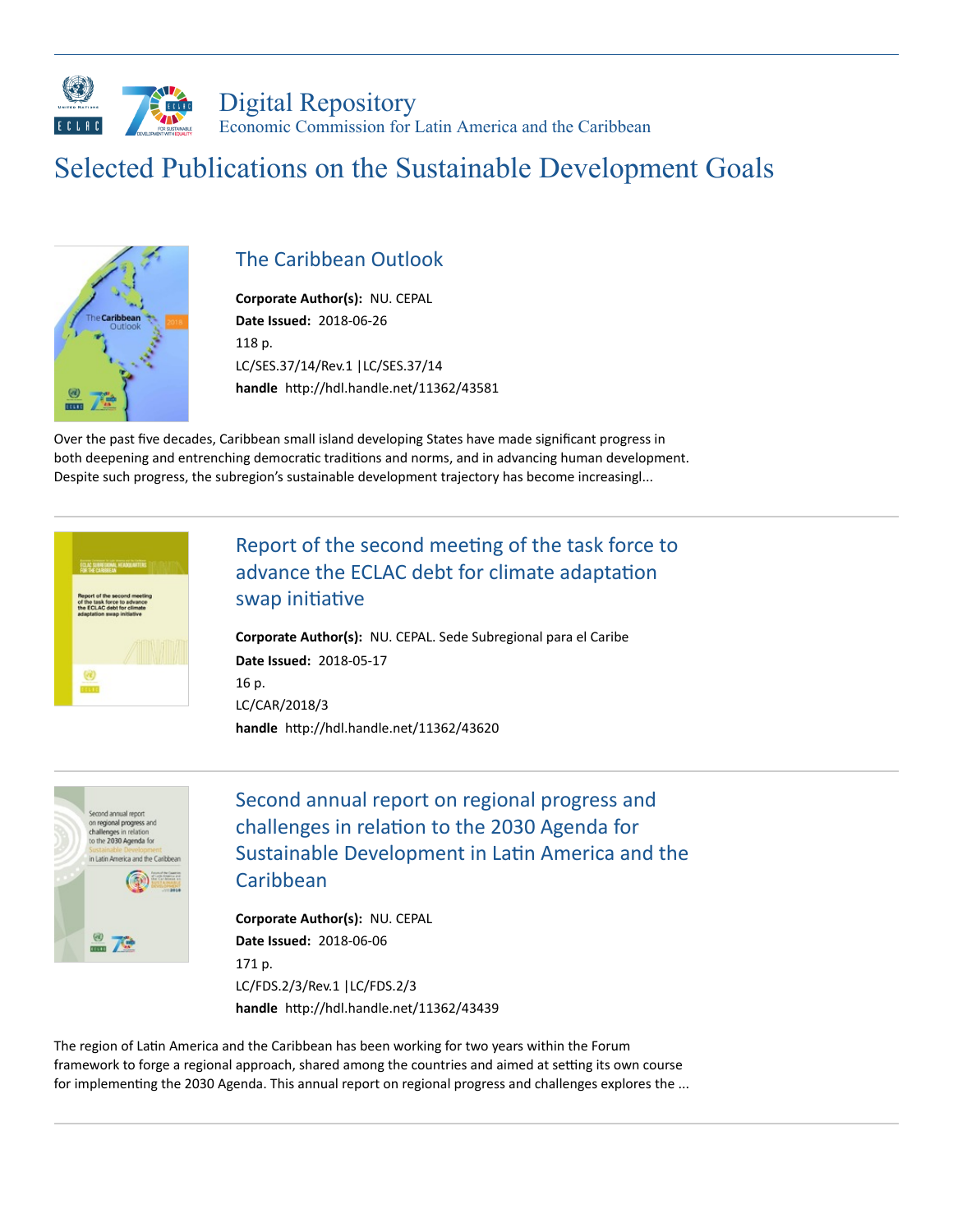

Quadrennial report on regional progress and challenges in relation to the 2030 Agenda for Sustainable Development in Latin America and the **Caribbean** 

**Corporate Author(s):** NU. [CEPAL](https://repositorio.cepal.org/discover?filtertype_1=author&filter_relational_operator_1=equals&filter_1=NU.%20CEPAL&submit_apply_filter=Aplicar) **Date Issued:** 2019-06-27 225 p. [LC/FDS.3/3/Rev.1](https://repositorio.cepal.org/discover?filtertype_1=unsymbol&filter_relational_operator_1=equals&filter_1=LC/FDS.3/3/Rev.1&submit_apply_filter=Aplicar) [|LC/FDS.3/3](https://repositorio.cepal.org/discover?filtertype_1=unsymbol&filter_relational_operator_1=equals&filter_1=LC/FDS.3/3&submit_apply_filter=Aplicar) handle http://hdl.handle.net/11362/44552

Almost four years after the international community adopted the 2030 Agenda for Sustainable Development and its 17 Sustainable Development Goals (SDGs), the third meeting of the Forum of the Countries of Latin America and the Caribbean on Sustainable Development is a propitious occasion to take sto...



# Montevideo Strategy for Implementation of the Regional Gender Agenda within the Sustainable Development Framework by 2030

**Corporate Author(s):** NU. [CEPAL](https://repositorio.cepal.org/discover?filtertype_1=author&filter_relational_operator_1=equals&filter_1=NU.%20CEPAL&submit_apply_filter=Aplicar) **Date Issued:** 2017-03 42 p. [LC/CRM.13/5](https://repositorio.cepal.org/discover?filtertype_1=unsymbol&filter_relational_operator_1=equals&filter_1=LC/CRM.13/5&submit_apply_filter=Aplicar) handle http://hdl.handle.net/11362/41013

The Montevideo Strategy for Implementation of the Regional Gender Agenda within the Sustainable Development Framework by 2030 was adopted by the member States of ECLAC at the thirteenth session of the Regional Conference on Women in Latin America and the Caribbean. The aim of the Montevideo Strateg...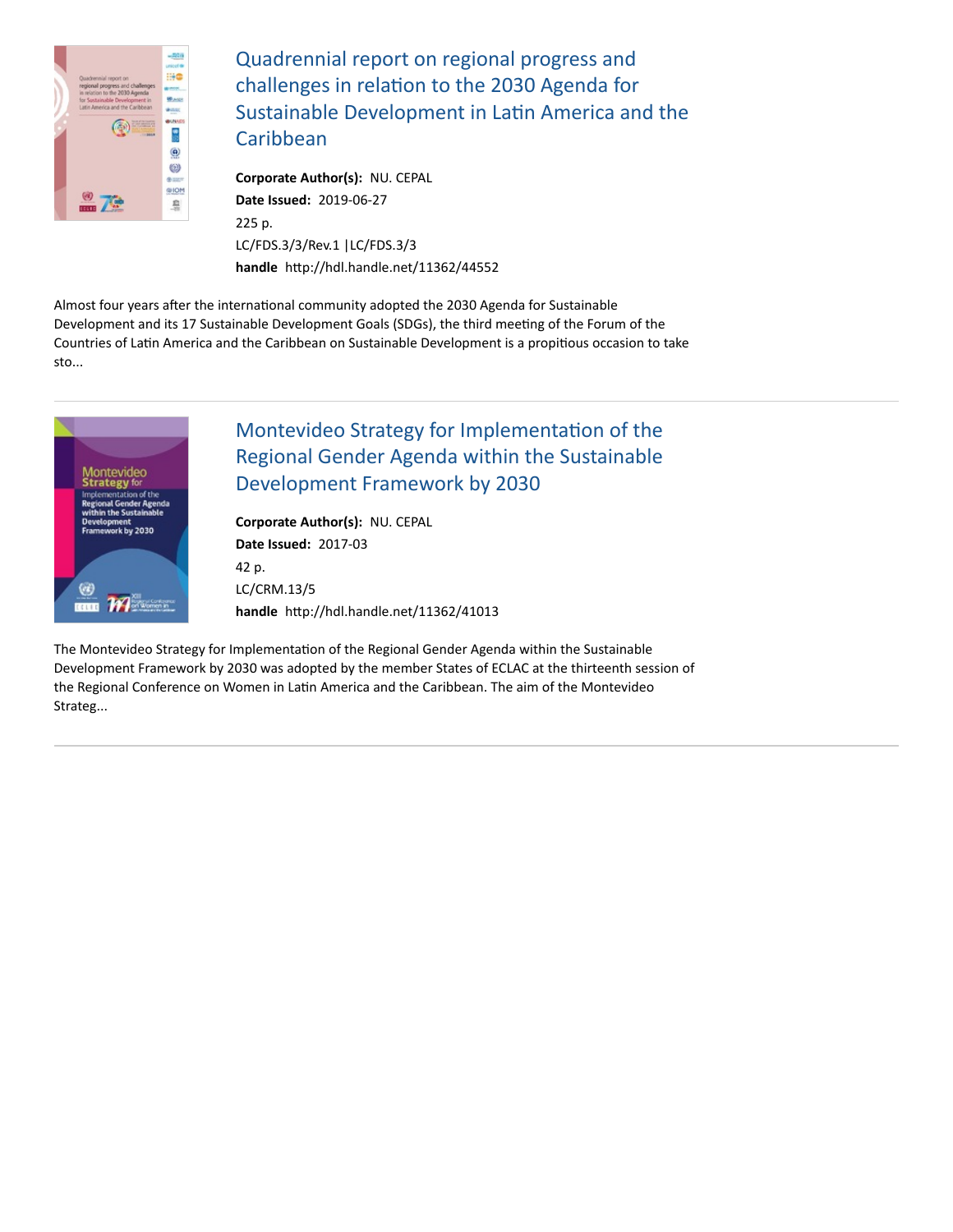

[Annual report on regional progress and challenges](https://repositorio.cepal.org/handle/11362/41189) in relation to the 2030 Agenda for Sustainable Development in Latin America and the Caribbean

**Corporate Author(s):** NU. [CEPAL](https://repositorio.cepal.org/discover?filtertype_1=author&filter_relational_operator_1=equals&filter_1=NU.%20CEPAL&submit_apply_filter=Aplicar) **Date Issued:** 2017-06 114 p. [LC/L.4268\(FDS.1/3\)/Rev.1](https://repositorio.cepal.org/discover?filtertype_1=unsymbol&filter_relational_operator_1=equals&filter_1=LC/L.4268(FDS.1/3)/Rev.1&submit_apply_filter=Aplicar) [|LC/L.4268\(FDS.1/3\)/-\\*](https://repositorio.cepal.org/discover?filtertype_1=unsymbol&filter_relational_operator_1=equals&filter_1=LC/L.4268(FDS.1/3)/-*&submit_apply_filter=Aplicar) |[LC/L.4268\(FDS.1/3\)](https://repositorio.cepal.org/discover?filtertype_1=unsymbol&filter_relational_operator_1=equals&filter_1=LC/L.4268(FDS.1/3)&submit_apply_filter=Aplicar) handle http://hdl.handle.net/11362/41189

In May 2016, at the thirty-sixth session of the Economic Commission for Latin America and the Caribbean (ECLAC), held in Mexico City, the Commission's member States adopted resolution 700 (XXXVI), the Mexico Resolution, which established the Forum of the Countries of Latin America and the Caribbean...



# Advancing the economic empowerment and [autonomy of women in the Caribbean through the](https://repositorio.cepal.org/handle/11362/43232) 2030 Agenda for Sustainable Development

[Stuart,](https://repositorio.cepal.org/discover?filtertype_1=author&filter_relational_operator_1=equals&filter_1=Stuart,%20Sheila&submit_apply_filter=Aplicar) Sheila [|Gény,](https://repositorio.cepal.org/discover?filtertype_1=author&filter_relational_operator_1=equals&filter_1=G%C3%A9ny,%20Lydia%20Rosa&submit_apply_filter=Aplicar) Lydia Rosa [|Abdulkadri,](https://repositorio.cepal.org/discover?filtertype_1=author&filter_relational_operator_1=equals&filter_1=Abdulkadri,%20Abdullahi&submit_apply_filter=Aplicar) Abdullahi Serie: Studies and Perspectives Series - The Caribbean No. 60 **Date Issued:** 2018-01-29 49 p. [LC/TS.2017/128](https://repositorio.cepal.org/discover?filtertype_1=unsymbol&filter_relational_operator_1=equals&filter_1=LC/TS.2017/128&submit_apply_filter=Aplicar) [|LC/CAR/TS.2017/8](https://repositorio.cepal.org/discover?filtertype_1=unsymbol&filter_relational_operator_1=equals&filter_1=LC/CAR/TS.2017/8&submit_apply_filter=Aplicar) handle http://hdl.handle.net/11362/43232

This paper is focused on the economic empowerment and autonomy of women and girls as a strategy for accelerating gender equality through the implementation of the SDGs, which provides the framework for mainstreaming gender issues into all stages of national policies and programmes. In making this a...



# Report of the Caribbean symposium on [mainstreaming the Sustainable Development Goals](https://repositorio.cepal.org/handle/11362/42709) in national development planning

**Corporate Author(s):** NU. CEPAL. Sede [Subregional](https://repositorio.cepal.org/discover?filtertype_1=author&filter_relational_operator_1=equals&filter_1=NU.%20CEPAL.%20Sede%20Subregional%20para%20el%20Caribe&submit_apply_filter=Aplicar) para el Caribe **Date Issued:** 2017-12-19 52 p. [LC/CAR/2017/17](https://repositorio.cepal.org/discover?filtertype_1=unsymbol&filter_relational_operator_1=equals&filter_1=LC/CAR/2017/17&submit_apply_filter=Aplicar) handle http://hdl.handle.net/11362/42709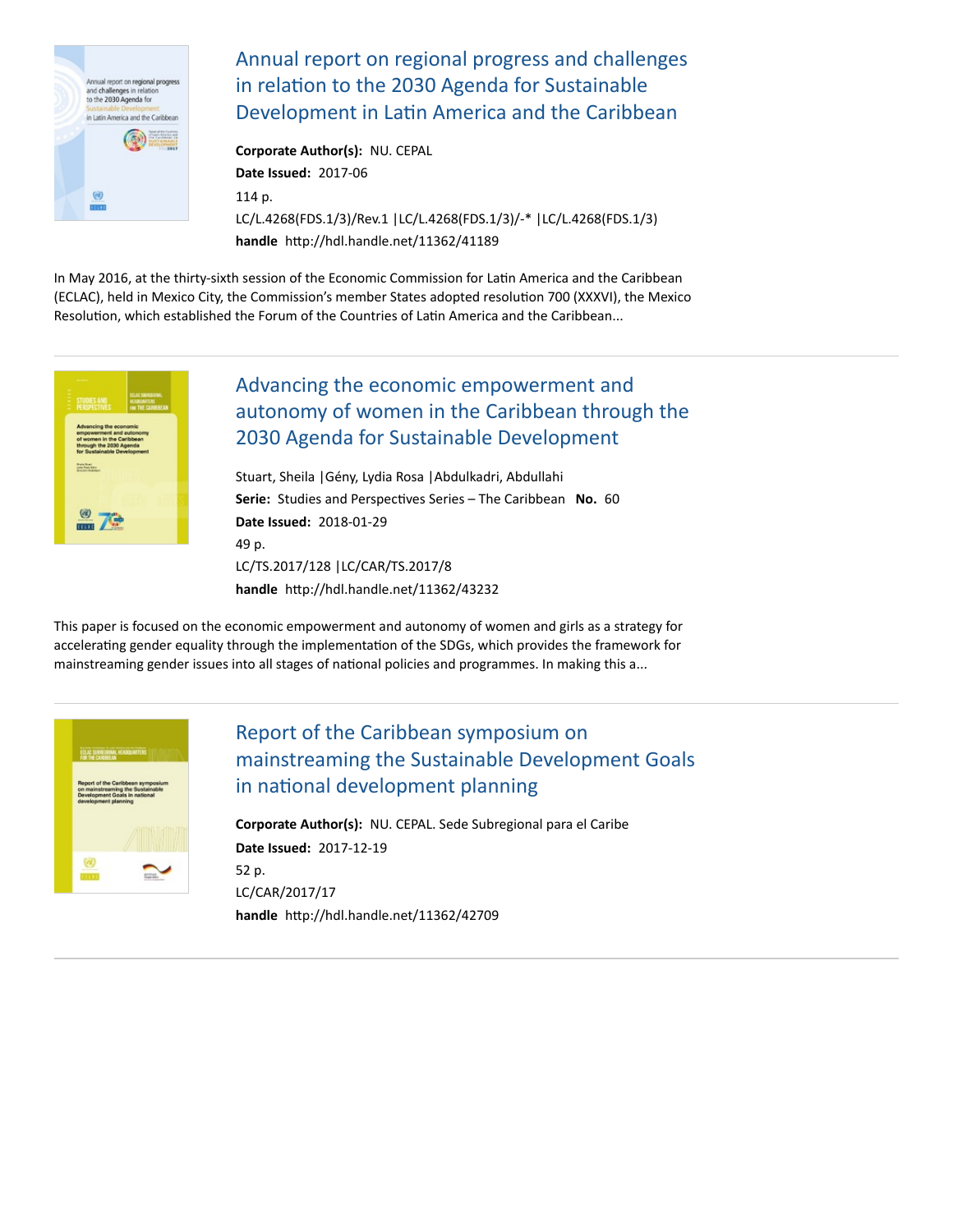

# Report of the Learning Conference on Implementing the Sustainable Development Agenda in the Caribbean Region

**Corporate Author(s):** NU. CEPAL. Sede [Subregional](https://repositorio.cepal.org/discover?filtertype_1=author&filter_relational_operator_1=equals&filter_1=NU.%20CEPAL.%20Sede%20Subregional%20para%20el%20Caribe&submit_apply_filter=Aplicar) para el Caribe **Date Issued:** 2019-10-31 38 p. [LC/CAR/2019/13](https://repositorio.cepal.org/discover?filtertype_1=unsymbol&filter_relational_operator_1=equals&filter_1=LC/CAR/2019/13&submit_apply_filter=Aplicar) handle http://hdl.handle.net/11362/44921



### [Report of the workshop on gender mainstreaming](https://repositorio.cepal.org/handle/11362/44927) in national sustainable development planning in the Caribbean

**Corporate Author(s):** NU. CEPAL. Sede [Subregional](https://repositorio.cepal.org/discover?filtertype_1=author&filter_relational_operator_1=equals&filter_1=NU.%20CEPAL.%20Sede%20Subregional%20para%20el%20Caribe&submit_apply_filter=Aplicar) para el Caribe **Date Issued:** 2019-11-05 26 p. [LC/CAR/2019/14](https://repositorio.cepal.org/discover?filtertype_1=unsymbol&filter_relational_operator_1=equals&filter_1=LC/CAR/2019/14&submit_apply_filter=Aplicar) handle http://hdl.handle.net/11362/44927



# Report of the expert group meeting on monitoring frameworks for Sustainable Development Goals reporting in the Caribbean

**Corporate Author(s):** NU. CEPAL. Sede [Subregional](https://repositorio.cepal.org/discover?filtertype_1=author&filter_relational_operator_1=equals&filter_1=NU.%20CEPAL.%20Sede%20Subregional%20para%20el%20Caribe&submit_apply_filter=Aplicar) para el Caribe **Date Issued:** 2019-08-22 11 p. [LC/CAR/2019/9](https://repositorio.cepal.org/discover?filtertype_1=unsymbol&filter_relational_operator_1=equals&filter_1=LC/CAR/2019/9&submit_apply_filter=Aplicar) handle http://hdl.handle.net/11362/44733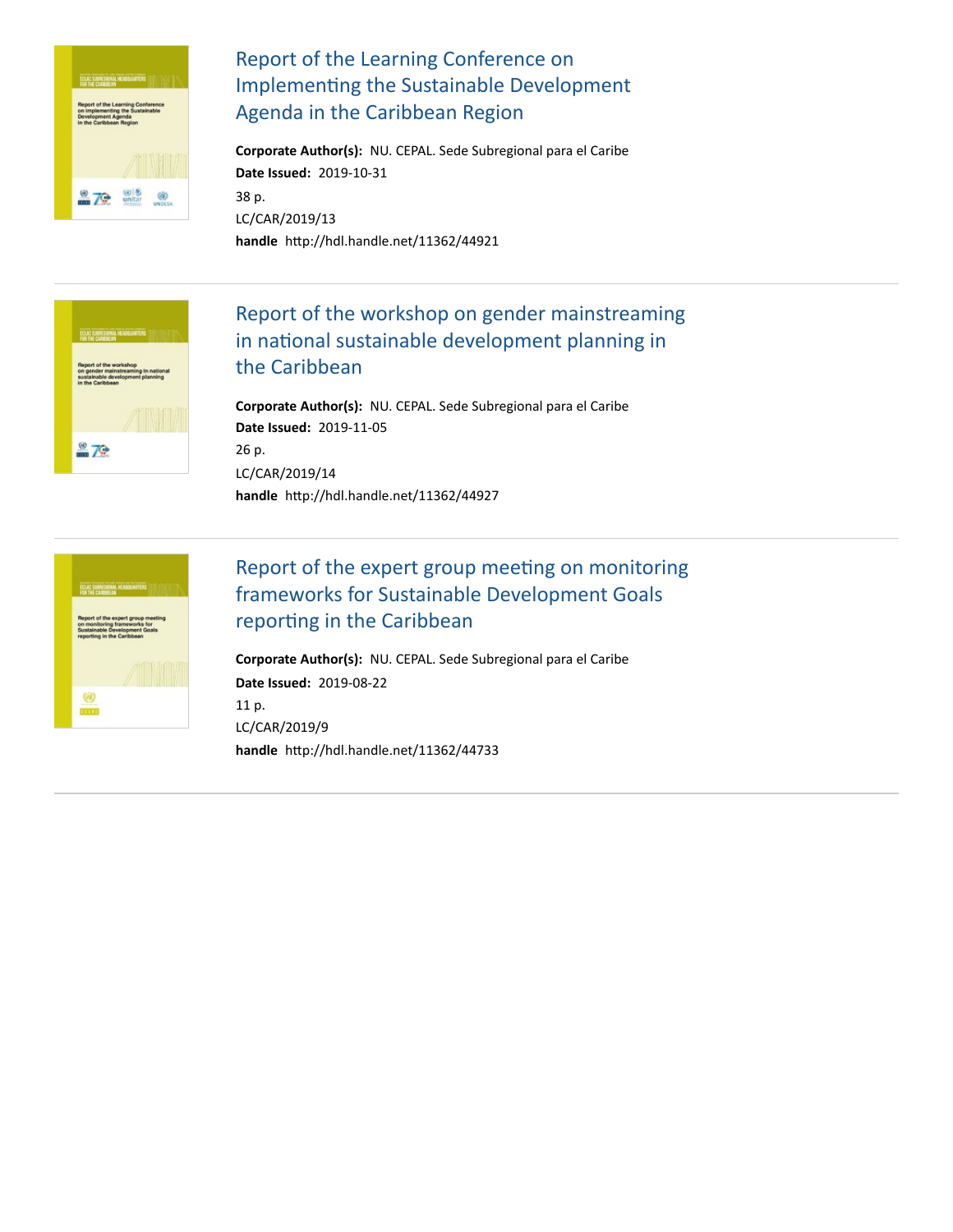

# Report of the Workshop to Accelerate the Sustainable Development Goals Implementation in the Caribbean

[Gonzales,](https://repositorio.cepal.org/discover?filtertype_1=author&filter_relational_operator_1=equals&filter_1=Gonzales,%20Candice&submit_apply_filter=Aplicar) Candice **Date Issued:** 2017-10-13 28 p. [LC/CAR/2017/8](https://repositorio.cepal.org/discover?filtertype_1=unsymbol&filter_relational_operator_1=equals&filter_1=LC/CAR/2017/8&submit_apply_filter=Aplicar) handle http://hdl.handle.net/11362/42317



# Fiscal Panorama of Latin America and the Caribbean 2019: Tax policies for resource mobilization in the framework of the 2030 Agenda for Sustainable Development

**Corporate Author(s):** NU. [CEPAL](https://repositorio.cepal.org/discover?filtertype_1=author&filter_relational_operator_1=equals&filter_1=NU.%20CEPAL&submit_apply_filter=Aplicar) **Serie:** Fiscal Panorama of Latin America and the [Caribbean](https://repositorio.cepal.org/discover?filtertype_1=relation&filter_relational_operator_1=equals&filter_1=Fiscal%20Panorama%20of%20Latin%20America%20and%20the%20Caribbean&submit_apply_filter=Aplicar) **Date Issued:** 2019-03-22 123 p. [LC/PUB.2019/8-P](https://repositorio.cepal.org/discover?filtertype_1=unsymbol&filter_relational_operator_1=equals&filter_1=LC/PUB.2019/8-P&submit_apply_filter=Aplicar) handle http://hdl.handle.net/11362/44517

Fiscal consolidation continued in Latin America and the Caribbean in 2018. The fiscal position in Latin America improved, reflecting cuts in primary spending, mainly through capital expenditures. Despite this adjustment, gross public debt is trending upward in Latin America with rises occurring in ...



Report of the Caribbean consultations in preparation for the SIDS Accelerated Modalities of Action (SAMOA Pathway) Interregional Midterm Review

**Corporate Author(s):** NU. CEPAL. Sede [Subregional](https://repositorio.cepal.org/discover?filtertype_1=author&filter_relational_operator_1=equals&filter_1=NU.%20CEPAL.%20Sede%20Subregional%20para%20el%20Caribe&submit_apply_filter=Aplicar) para el Caribe **Date Issued:** 2019-02-05 27 p. [LC/CAR/2019/2](https://repositorio.cepal.org/discover?filtertype_1=unsymbol&filter_relational_operator_1=equals&filter_1=LC/CAR/2019/2&submit_apply_filter=Aplicar) handle http://hdl.handle.net/11362/44442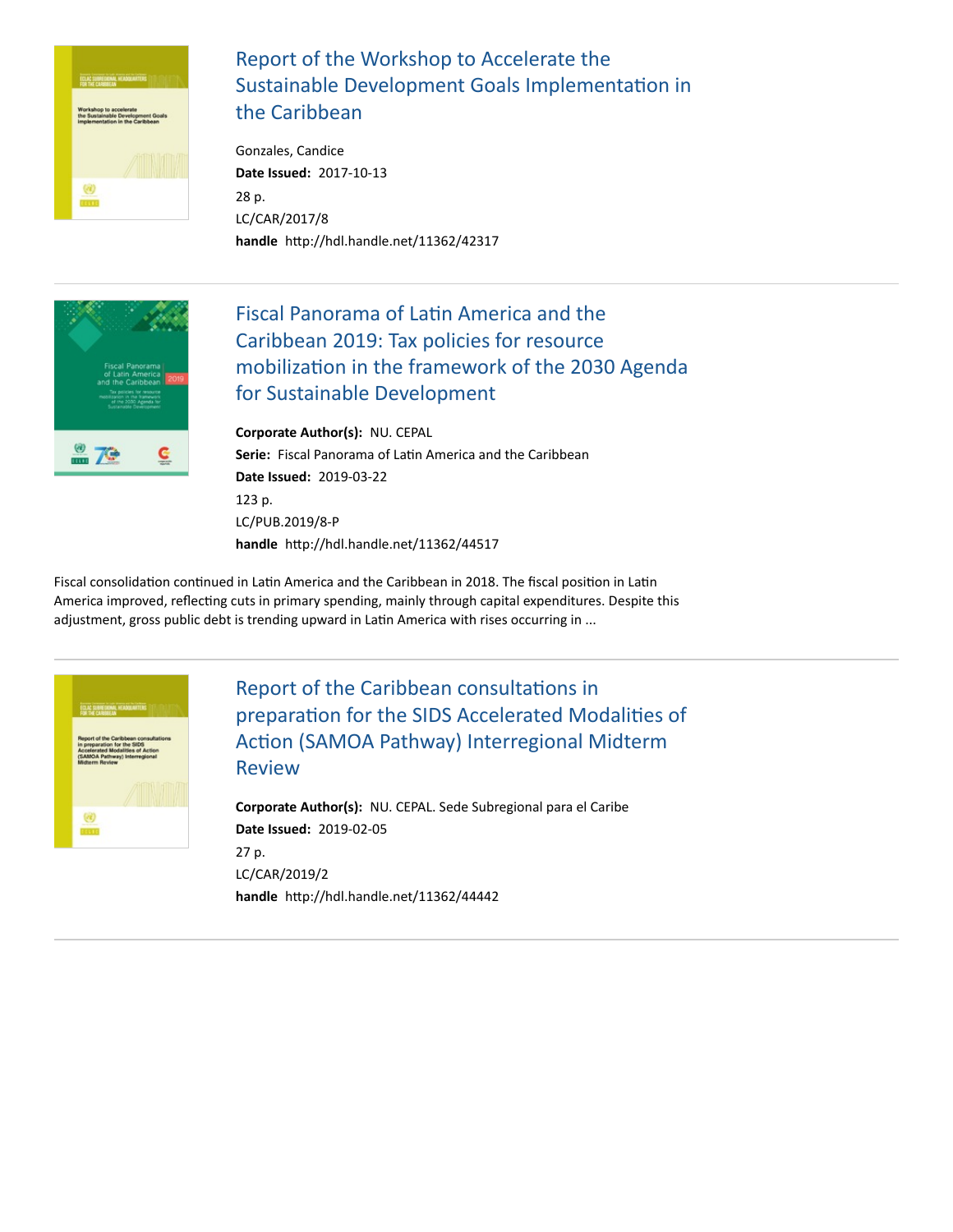

#### Mechanisms to accelerate the implementation of the Sustainable Development Goals in the Caribbean

[McKenzie,](https://repositorio.cepal.org/discover?filtertype_1=author&filter_relational_operator_1=equals&filter_1=McKenzie,%20Sidonia&submit_apply_filter=Aplicar) Sidonia [|Abdulkadri,](https://repositorio.cepal.org/discover?filtertype_1=author&filter_relational_operator_1=equals&filter_1=Abdulkadri,%20Abdullahi&submit_apply_filter=Aplicar) Abdullahi **Serie:** Studies and Perspectives Series – The Caribbean **No.** 71 **Date Issued:** 2018-03-15 32 p. [LC/TS.2017/158](https://repositorio.cepal.org/discover?filtertype_1=unsymbol&filter_relational_operator_1=equals&filter_1=LC/TS.2017/158&submit_apply_filter=Aplicar) [|LC/CAR/TS.2017/19](https://repositorio.cepal.org/discover?filtertype_1=unsymbol&filter_relational_operator_1=equals&filter_1=LC/CAR/TS.2017/19&submit_apply_filter=Aplicar) handle http://hdl.handle.net/11362/43362

Almost two years have elapsed since the launch of the 2030 Agenda for Sustainable Development and the pace of implementation in the Caribbean has remained slow. The Economic Commission for Latin America and the Caribbean (ECLAC) has identified a lack of national institutional frameworks to support ...



# The challenges facing Latin America and the [Caribbean regarding financing for the 2030 Agenda](https://repositorio.cepal.org/handle/11362/43421) for Sustainable Development

**Corporate Author(s):** NU. [CEPAL](https://repositorio.cepal.org/discover?filtertype_1=author&filter_relational_operator_1=equals&filter_1=NU.%20CEPAL&submit_apply_filter=Aplicar) **Date Issued:** 2018-04-01 54 p. [LC/TS.2018/26](https://repositorio.cepal.org/discover?filtertype_1=unsymbol&filter_relational_operator_1=equals&filter_1=LC/TS.2018/26&submit_apply_filter=Aplicar) handle http://hdl.handle.net/11362/43421

The 2030 Agenda for Sustainable Development, the Addis Ababa Action Agenda of the Third International Conference on Financing for Development, the Sendai Framework for Disaster Risk Reduction for 2015-2030 and the Paris climate accord map out a new development agenda. Fulfilling this new agenda wil...



# [Horizons 2030: Equality at the centre of](https://repositorio.cepal.org/handle/11362/40117) sustainable development. Summary

**Corporate Author(s):** NU. [CEPAL](https://repositorio.cepal.org/discover?filtertype_1=author&filter_relational_operator_1=equals&filter_1=NU.%20CEPAL&submit_apply_filter=Aplicar) **Date Issued:** 2016-07 84 p. [LC/G.2661/Rev.1](https://repositorio.cepal.org/discover?filtertype_1=unsymbol&filter_relational_operator_1=equals&filter_1=LC/G.2661/Rev.1&submit_apply_filter=Aplicar) [|LC/G.2661\(SES.36/4\)](https://repositorio.cepal.org/discover?filtertype_1=unsymbol&filter_relational_operator_1=equals&filter_1=LC/G.2661(SES.36/4)&submit_apply_filter=Aplicar) handle http://hdl.handle.net/11362/40117

The world is living a change of era. The 2030 Agenda for Sustainable Development and its 17 Sustainable Development Goals represent the international community's response to the economic, distributive and environmental imbalances built up under the prevailing development pattern. This document, pr...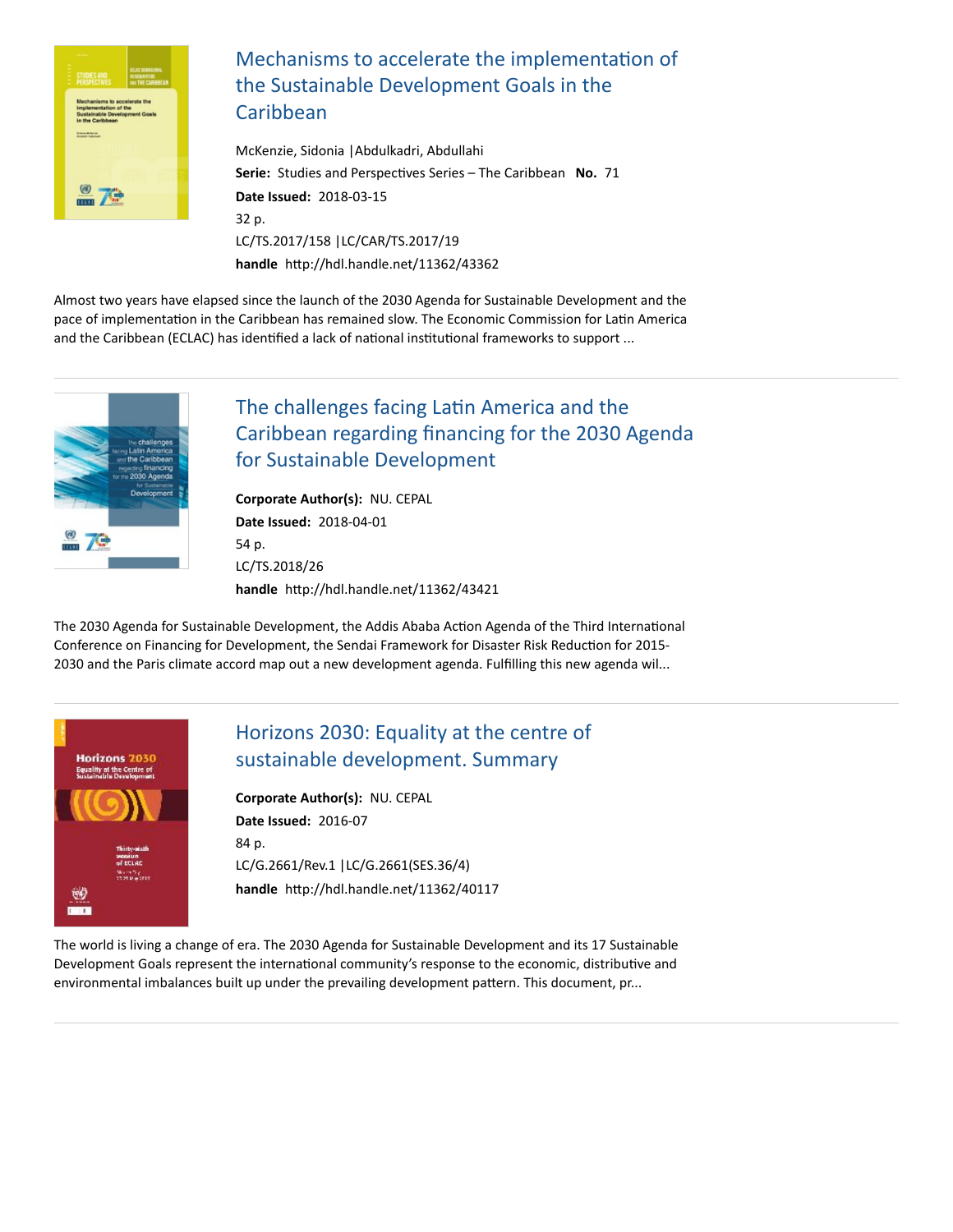

# [Caribbean development report: A perusal of public](https://repositorio.cepal.org/handle/11362/43312) debt in the Caribbean and its impact on economic growth

[McLean,](https://repositorio.cepal.org/discover?filtertype_1=author&filter_relational_operator_1=equals&filter_1=McLean,%20Sheldon&submit_apply_filter=Aplicar) Sheldon [|Charles,](https://repositorio.cepal.org/discover?filtertype_1=author&filter_relational_operator_1=equals&filter_1=Charles,%20Don&submit_apply_filter=Aplicar) Don **Serie:** Studies and Perspectives Series – The Caribbean **No.** 70 **Date Issued:** 2018-01-31 39 p. [LC/CAR/TS.2017/18](https://repositorio.cepal.org/discover?filtertype_1=unsymbol&filter_relational_operator_1=equals&filter_1=LC/CAR/TS.2017/18&submit_apply_filter=Aplicar) [|LC/TS.2017/157](https://repositorio.cepal.org/discover?filtertype_1=unsymbol&filter_relational_operator_1=equals&filter_1=LC/TS.2017/157&submit_apply_filter=Aplicar) handle http://hdl.handle.net/11362/43312

This paper examines the genesis and evolution of debt and debt overhang in the Caribbean with individual case studies, to extract lessons and make broad recommendations with regard to appropriate mechanisms and policy measures that can be implemented to reduce the debt burden of the subregion. The ...



Report of the prioritization of indicators for regional follow-up to the sustainable development goals in Latin America and the Caribbean. Statistical Coordination Group for the 2030 Agenda in Latin America and the Caribbean of the Statistical Conference of the Americas of ECLAC

**Corporate Author(s):** NU. [CEPAL](https://repositorio.cepal.org/discover?filtertype_1=author&filter_relational_operator_1=equals&filter_1=NU.%20CEPAL&submit_apply_filter=Aplicar) **Date Issued:** 2018-10-02 40 p.; grafs. [LC/CE.17/3](https://repositorio.cepal.org/discover?filtertype_1=unsymbol&filter_relational_operator_1=equals&filter_1=LC/CE.17/3&submit_apply_filter=Aplicar) handle http://hdl.handle.net/11362/44122



Review of the Regional Coordinating Mechanism for the implementation of the sustainable development agenda in the small island [developing States of the Caribbean: A proposal for](https://repositorio.cepal.org/handle/11362/43313) consideration by the Caribbean Development and **Cooperation Committee** 

**Corporate Author(s):** NU. CEPAL. Sede [Subregional](https://repositorio.cepal.org/discover?filtertype_1=author&filter_relational_operator_1=equals&filter_1=NU.%20CEPAL.%20Sede%20Subregional%20para%20el%20Caribe&submit_apply_filter=Aplicar) para el Caribe **Serie:** Studies and Perspectives Series – The Caribbean **No.** 73 **Date Issued:** 2018-01-31 45 p. [LC/TS.2017/160](https://repositorio.cepal.org/discover?filtertype_1=unsymbol&filter_relational_operator_1=equals&filter_1=LC/TS.2017/160&submit_apply_filter=Aplicar) [|LC/CAR/TS.2017/21](https://repositorio.cepal.org/discover?filtertype_1=unsymbol&filter_relational_operator_1=equals&filter_1=LC/CAR/TS.2017/21&submit_apply_filter=Aplicar) handle http://hdl.handle.net/11362/43313

This paper examines the Regional Coordinating Mechanism (RCM) for the implementation of the SIDS development agenda in the Caribbean, with a view towards determining its future articulation. The paper outlines the RCM concept and its historical context and examines the continued relevance of the RC...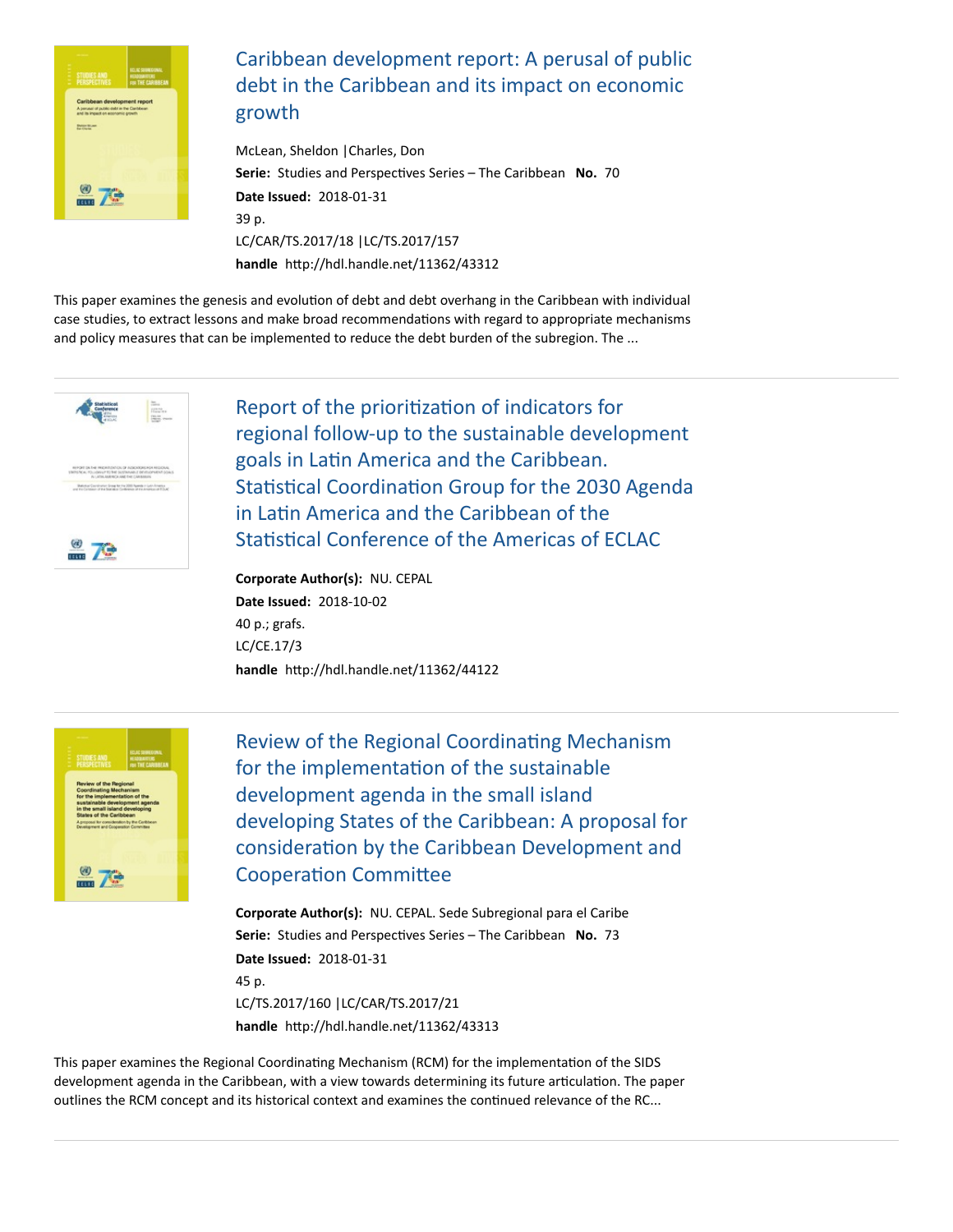

# [Planning for sustainable territorial development in](https://repositorio.cepal.org/handle/11362/44732) Latin America and the Caribbean

**Corporate Author(s):** NU. [CEPAL.](https://repositorio.cepal.org/discover?filtertype_1=author&filter_relational_operator_1=equals&filter_1=NU.%20CEPAL.%20ILPES&submit_apply_filter=Aplicar) ILPES **Date Issued:** 2019-08-23 207 p. [LC/CRP.17/3](https://repositorio.cepal.org/discover?filtertype_1=unsymbol&filter_relational_operator_1=equals&filter_1=LC/CRP.17/3&submit_apply_filter=Aplicar) handle http://hdl.handle.net/11362/44732

Territory is understood as a human community with a sense of belonging, future and ownership of a physical, natural or artificial space. It is a social construct nourished by culture, politics, technology and infrastructure, which serves to address the challenges of development, sustainability and ...



# Non-monetary indicators to monitor SDG targets [1.2 and 1.4: standards, availability, comparability](https://repositorio.cepal.org/handle/11362/44452) and quality

[Santos,](https://repositorio.cepal.org/discover?filtertype_1=author&filter_relational_operator_1=equals&filter_1=Santos,%20Mar%C3%ADa%20Emma&submit_apply_filter=Aplicar) María Emma **Serie:** Serie Estudios Estadísticos **No.** 99 **Date Issued:** 2019-02-13 126 p. [LC/TS.2019/4](https://repositorio.cepal.org/discover?filtertype_1=unsymbol&filter_relational_operator_1=equals&filter_1=LC/TS.2019/4&submit_apply_filter=Aplicar) handle http://hdl.handle.net/11362/44452

This report offers a review of 14 non-monetary indicators of poverty to monitor progress towards the first Sustainable Development Goal (SDG) "End poverty in all its forms everywhere". The reviewed indicators are housing materials, overcrowding, housing tenure, durable goods, access to safe water a...



# Critical obstacles to inclusive social development in Latin America and the Caribbean: Background for a regional agenda

**Corporate Author(s):** NU. [CEPAL](https://repositorio.cepal.org/discover?filtertype_1=author&filter_relational_operator_1=equals&filter_1=NU.%20CEPAL&submit_apply_filter=Aplicar) **Date Issued:** 2019-09-27 19 p. [LC/CDS.3/3](https://repositorio.cepal.org/discover?filtertype_1=unsymbol&filter_relational_operator_1=equals&filter_1=LC/CDS.3/3&submit_apply_filter=Aplicar) handle http://hdl.handle.net/11362/44844

The countries of Latin America and the Caribbean face the great challenge of implementing the 2030 Agenda for Sustainable Development, seeking a new model of development based on equality, dual social and labour inclusion, eradication of poverty, environmental sustainability and economic growth. Wi...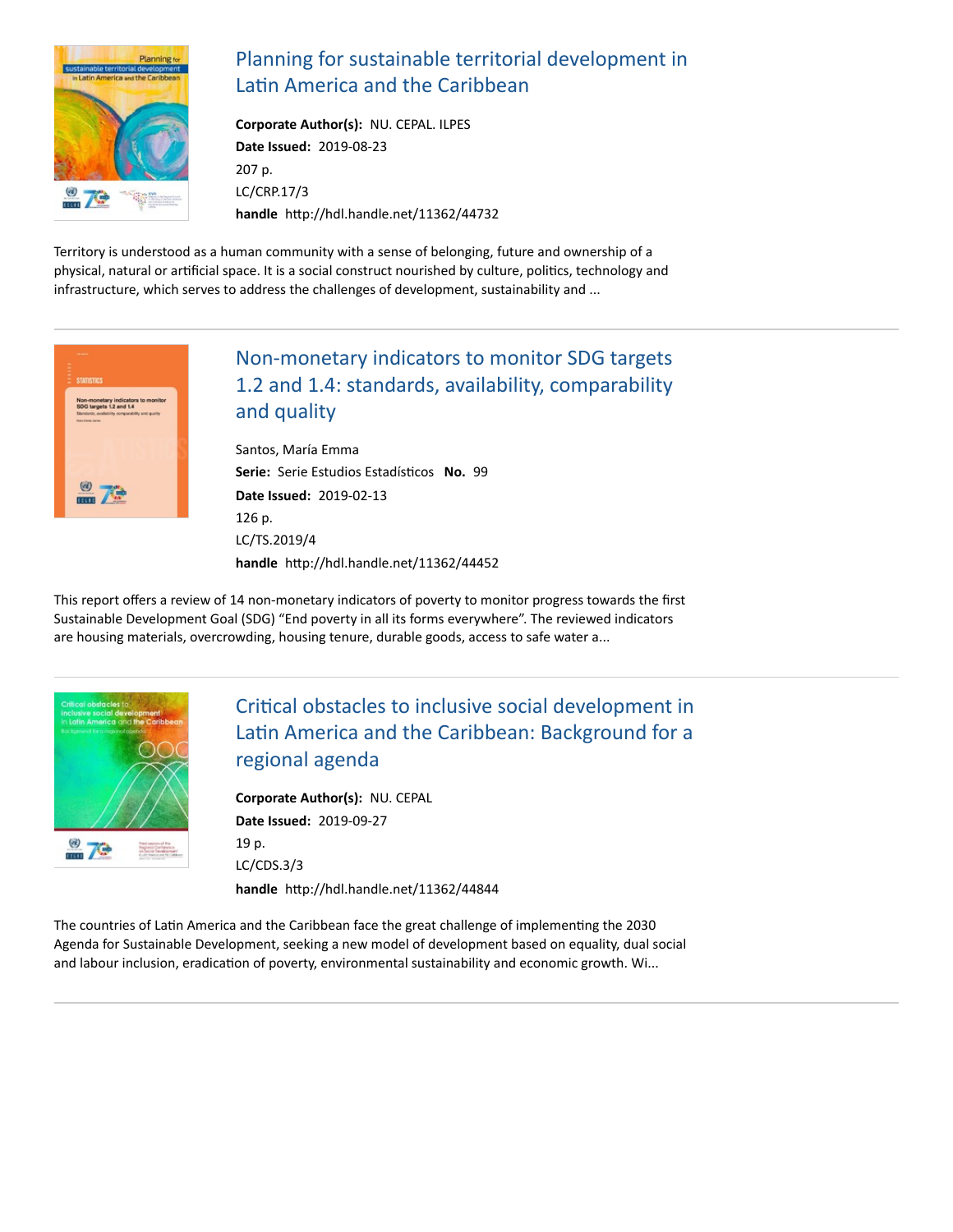

# Report of the subregional workshop on implementing evidence-based policy planning for sustainable development

**Corporate Author(s):** NU. CEPAL. Sede [Subregional](https://repositorio.cepal.org/discover?filtertype_1=author&filter_relational_operator_1=equals&filter_1=NU.%20CEPAL.%20Sede%20Subregional%20para%20el%20Caribe&submit_apply_filter=Aplicar) para el Caribe **Date Issued:** 2018-02-15 23 p. [LC/CAR/2018/1](https://repositorio.cepal.org/discover?filtertype_1=unsymbol&filter_relational_operator_1=equals&filter_1=LC/CAR/2018/1&submit_apply_filter=Aplicar) handle http://hdl.handle.net/11362/43283



# [Monitoring the SDGs in the Caribbean](https://repositorio.cepal.org/handle/11362/40001)

#### **Corporate Author(s):** [CDCC](https://repositorio.cepal.org/discover?filtertype_1=author&filter_relational_operator_1=equals&filter_1=CDCC&submit_apply_filter=Aplicar)

**Serie:** FOCUS Magazine of the Caribbean [Development](https://repositorio.cepal.org/discover?filtertype_1=relation&filter_relational_operator_1=equals&filter_1=FOCUS%20Magazine%20of%20the%20Caribbean%20Development%20and%20Cooperation%20Committee%20(CDCC)&submit_apply_filter=Aplicar) and Cooperation Committee (CDCC) **No.** 1 **Date Issued:** 2016-03-04 15 p. handle http://hdl.handle.net/11362/40001



# Report of the fifth meeting of the Caribbean Development Roundtable

**Corporate Author(s):** NU. CEPAL. Sede [Subregional](https://repositorio.cepal.org/discover?filtertype_1=author&filter_relational_operator_1=equals&filter_1=NU.%20CEPAL.%20Sede%20Subregional%20para%20el%20Caribe&submit_apply_filter=Aplicar) para el Caribe **Date Issued:** 2018-09-28 19 p. [LC/CAR/2018/8](https://repositorio.cepal.org/discover?filtertype_1=unsymbol&filter_relational_operator_1=equals&filter_1=LC/CAR/2018/8&submit_apply_filter=Aplicar) handle http://hdl.handle.net/11362/44109

The fifth meeting of the Caribbean Development Roundtable (CDR) was co-hosted by the Economic Commission for Latin America and the Caribbean (ECLAC) and the Government of Saint Lucia. The central theme of this meeting of the CDR was Promoting climate resilience and sustainable economic growth in th...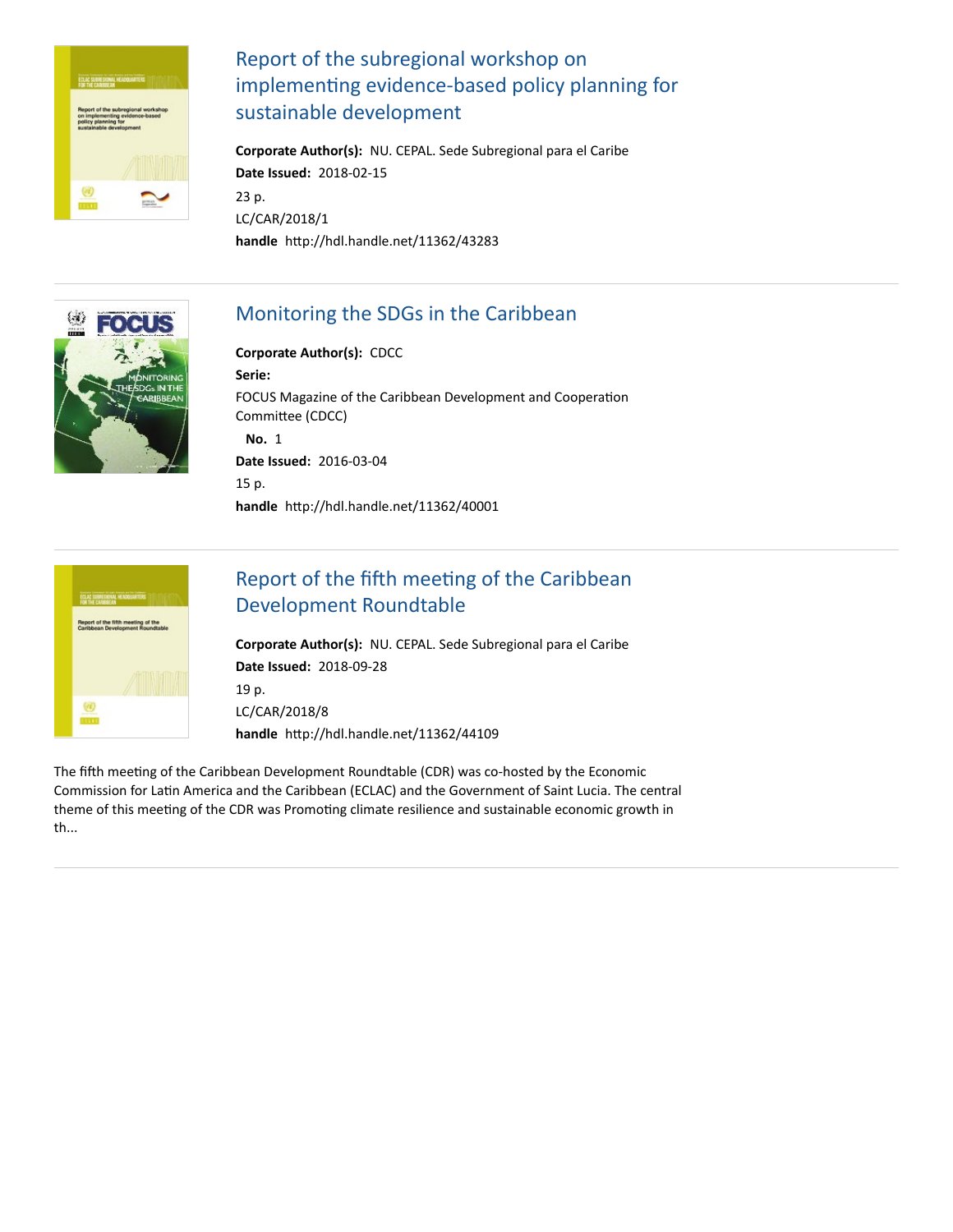

# Selected Publications on the Sustainable Development Goals



#### Caribbean Samoa Pathway prioritized

**Corporate Author(s):** [CDCC](https://repositorio.cepal.org/discover?filtertype_1=author&filter_relational_operator_1=equals&filter_1=CDCC&submit_apply_filter=Aplicar) **Serie:** FOCUS Magazine of the Caribbean [Development](https://repositorio.cepal.org/discover?filtertype_1=relation&filter_relational_operator_1=equals&filter_1=FOCUS%20Magazine%20of%20the%20Caribbean%20Development%20and%20Cooperation%20Committee%20(CDCC)&submit_apply_filter=Aplicar) and Cooperation Committee (CDCC) **Vol.** 2019 **No.** 1 **Date Issued:** 2019-03 16 p. handle http://hdl.handle.net/11362/44601



# Report on a meeting of the Task Force to advance the ECLAC debt for climate adaptation swap initiative

**Corporate Author(s):** NU. CEPAL. Sede [Subregional](https://repositorio.cepal.org/discover?filtertype_1=author&filter_relational_operator_1=equals&filter_1=NU.%20CEPAL.%20Sede%20Subregional%20para%20el%20Caribe&submit_apply_filter=Aplicar) para el Caribe **Date Issued:** 2017-12-20 12 p. [LC/CAR/2017/18](https://repositorio.cepal.org/discover?filtertype_1=unsymbol&filter_relational_operator_1=equals&filter_1=LC/CAR/2017/18&submit_apply_filter=Aplicar) handle http://hdl.handle.net/11362/43113



# Addressing capacity gaps in the production of the SDG indicators in the Caribbean

[Abdulkadri,](https://repositorio.cepal.org/discover?filtertype_1=author&filter_relational_operator_1=equals&filter_1=Abdulkadri,%20Abdullahi&submit_apply_filter=Aplicar) Abdullahi **Date Issued:** 2017-12 20 p. [LC/CAR/2017/20](https://repositorio.cepal.org/discover?filtertype_1=unsymbol&filter_relational_operator_1=equals&filter_1=LC/CAR/2017/20&submit_apply_filter=Aplicar) handle http://hdl.handle.net/11362/43115

The Global Sustainable Development Goals (SDGs) Indicator Framework is endorsed by the United Nations Statistical Commission as the monitoring mechanism for the 169 targets and more than 230 indicators of the SDGs. Reporting of these indicators will pose a formidable challenge to the Caribbean give...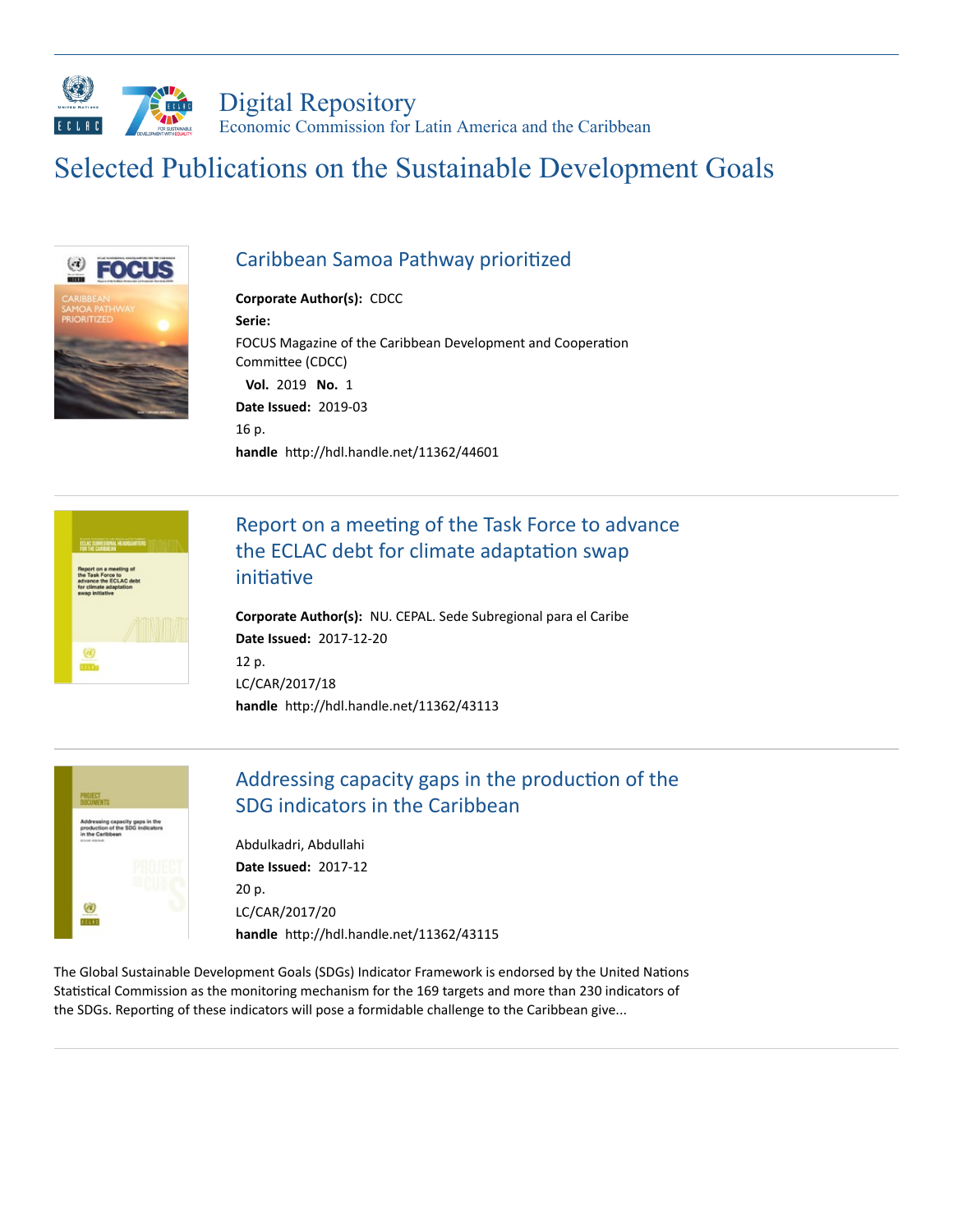

# [Equality and women's autonomy in the sustainable](https://repositorio.cepal.org/handle/11362/40675) development agenda

**Corporate Author(s):** NU. [CEPAL](https://repositorio.cepal.org/discover?filtertype_1=author&filter_relational_operator_1=equals&filter_1=NU.%20CEPAL&submit_apply_filter=Aplicar) **Date Issued:** 2016-10-20 168 p. [LC/G.2686/Rev.1](https://repositorio.cepal.org/discover?filtertype_1=unsymbol&filter_relational_operator_1=equals&filter_1=LC/G.2686/Rev.1&submit_apply_filter=Aplicar) [|LC/G.2686\(CRM.13/3\)](https://repositorio.cepal.org/discover?filtertype_1=unsymbol&filter_relational_operator_1=equals&filter_1=LC/G.2686(CRM.13/3)&submit_apply_filter=Aplicar) handle http://hdl.handle.net/11362/40675

Through the Regional Conference on Women in Latin America and the Caribbean, the Latin American and Caribbean States have almost four decades of experience in generating successive consensuses —with the support and participation of civil society— aimed at eliminating gender inequality and ensuring ...



The 2030 Agenda and the Sustainable Development Goals: An opportunity for Latin [America and the Caribbean. Goals, Targets and](https://repositorio.cepal.org/handle/11362/40156) Global Indicators

**Corporate Author(s):** NU. [CEPAL](https://repositorio.cepal.org/discover?filtertype_1=author&filter_relational_operator_1=equals&filter_1=NU.%20CEPAL&submit_apply_filter=Aplicar) **Date Issued:** 2019-01-07 92 p. [LC/G.2681-P/Rev.3](https://repositorio.cepal.org/discover?filtertype_1=unsymbol&filter_relational_operator_1=equals&filter_1=LC/G.2681-P/Rev.3&submit_apply_filter=Aplicar) |[LC/G.2681/Rev.2](https://repositorio.cepal.org/discover?filtertype_1=unsymbol&filter_relational_operator_1=equals&filter_1=LC/G.2681/Rev.2&submit_apply_filter=Aplicar) |[LC/G.2681/Rev.1](https://repositorio.cepal.org/discover?filtertype_1=unsymbol&filter_relational_operator_1=equals&filter_1=LC/G.2681/Rev.1&submit_apply_filter=Aplicar) |[LC/G.2681](https://repositorio.cepal.org/discover?filtertype_1=unsymbol&filter_relational_operator_1=equals&filter_1=LC/G.2681&submit_apply_filter=Aplicar) handle http://hdl.handle.net/11362/40156

The 2030 Agenda for Sustainable Development, adopted by the 193 Member States of the United Nations at the General Assembly in September 2015, outlines a transformative vision for economic, social and environmental development and will guide the work of the Organization towards this vision for the ...



The European Union and Latin America and the Caribbean vis-à-vis the 2030 Agenda for [Sustainable Development: The environmental big](https://repositorio.cepal.org/handle/11362/40670) push

**Corporate Author(s):** NU. [CEPAL](https://repositorio.cepal.org/discover?filtertype_1=author&filter_relational_operator_1=equals&filter_1=NU.%20CEPAL&submit_apply_filter=Aplicar) **Date Issued:** 2016-10-20 112 p. [LC/L.4243](https://repositorio.cepal.org/discover?filtertype_1=unsymbol&filter_relational_operator_1=equals&filter_1=LC/L.4243&submit_apply_filter=Aplicar) handle http://hdl.handle.net/11362/40670

All over the world there are alarming signs that point to an increase in inequality and a worsening of the environmental crisis, particularly in terms of climate change. New factors currently emerging include largescale migratory movements, the acceleration of the technological revolution, the arr...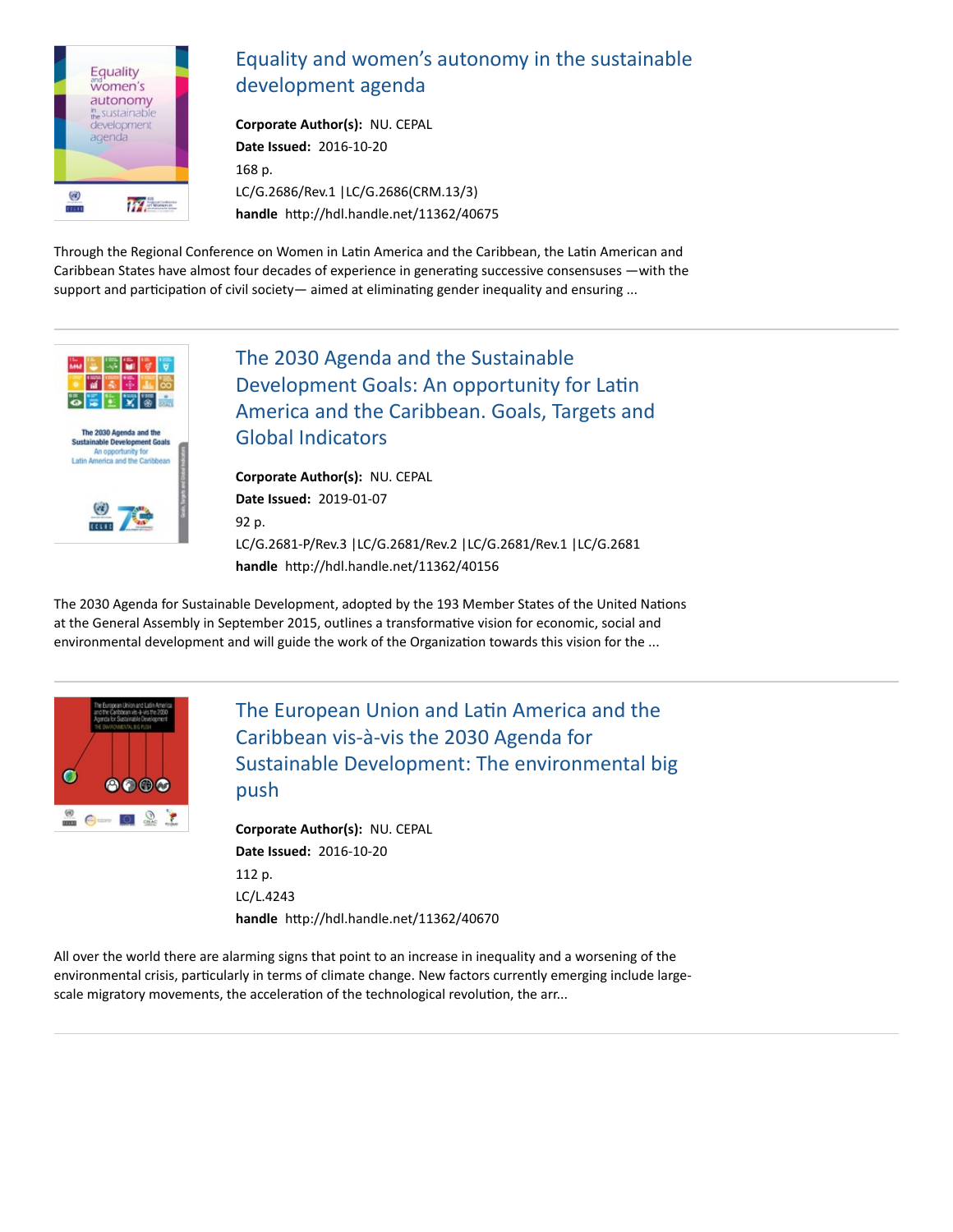

# Sustainable Development Goals implementation in the Caribbean

**Corporate Author(s):** [CDCC](https://repositorio.cepal.org/discover?filtertype_1=author&filter_relational_operator_1=equals&filter_1=CDCC&submit_apply_filter=Aplicar) **Serie:** FOCUS Magazine of the Caribbean [Development](https://repositorio.cepal.org/discover?filtertype_1=relation&filter_relational_operator_1=equals&filter_1=FOCUS%20Magazine%20of%20the%20Caribbean%20Development%20and%20Cooperation%20Committee%20(CDCC)&submit_apply_filter=Aplicar) and Cooperation Committee (CDCC) **No.** 3 **Date Issued:** 2017-09 16 p. handle http://hdl.handle.net/11362/42595



# [Sustainable energy for all in the Caribbean](https://repositorio.cepal.org/handle/11362/41179)

**Corporate Author(s):** [CDCC](https://repositorio.cepal.org/discover?filtertype_1=author&filter_relational_operator_1=equals&filter_1=CDCC&submit_apply_filter=Aplicar) **Serie:** FOCUS Magazine of the Caribbean [Development](https://repositorio.cepal.org/discover?filtertype_1=relation&filter_relational_operator_1=equals&filter_1=FOCUS%20Magazine%20of%20the%20Caribbean%20Development%20and%20Cooperation%20Committee%20(CDCC)&submit_apply_filter=Aplicar) and Cooperation Committee (CDCC) **No.** 2 **Date Issued:** 2016-06 16 p. handle http://hdl.handle.net/11362/41179



# Financing the 2030 Agenda for Sustainable Development in Latin America and the Caribbean: The challenges of resource mobilization

**Date Issued:** 2017-04 30 p. [LC/FDS.1/4](https://repositorio.cepal.org/discover?filtertype_1=unsymbol&filter_relational_operator_1=equals&filter_1=LC/FDS.1/4&submit_apply_filter=Aplicar) handle http://hdl.handle.net/11362/41197

Together with the Addis Ababa Action Agenda, adopted at the Third International Conference on Financing for Development, held in Ethiopia in July 2015, which established the global framework for development financing up to 2030, and the Paris Agreement on climate change, adopted in December 2015, t...